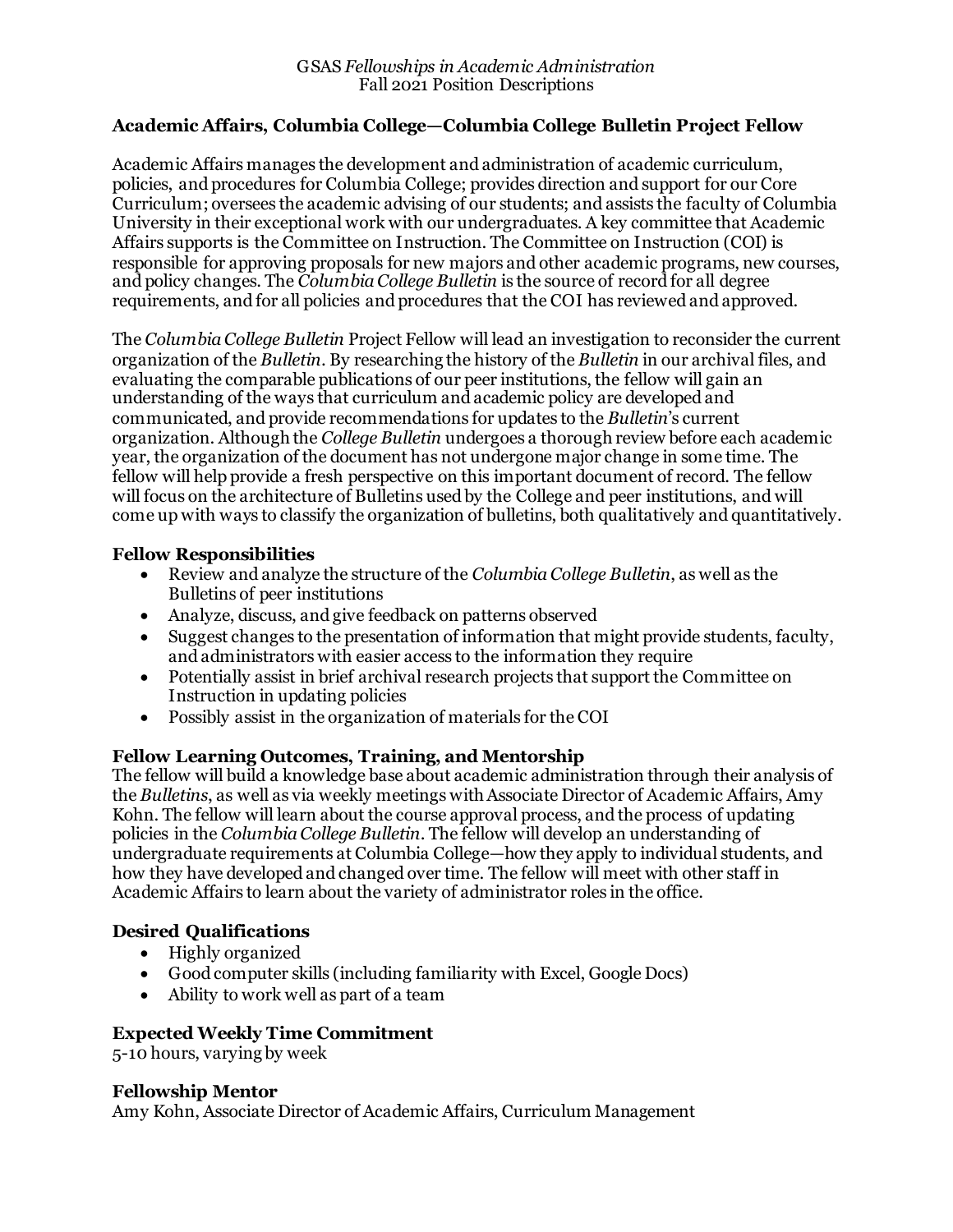### **The Center for Justice – Justice Through Code (JTC) Fellow**

The Center for Justice is committed to ending mass incarceration and criminalization, and advancing alternative approaches to justice and safety through education, research, and policy change. Its mission is to help transform the approaches to justice from being driven by punishment and retribution to being centered on prevention and healing. The Center is interdisciplinary and works in partnership with schools, departments, centers and institutes across Columbia, other universities, government agencies, community organizations, advocates and those directly affected by the criminal justice system.

The fellow will be provided with the opportunity to work on two projects to support the continued development of Justice Through Code (JTC), an initiative of the Center for Justice, in partnership with the Tamer Center for Social Enterprise at Columbia Business School, which aims to end the cycle of poverty that contributes to incarceration and recidivism by providing life-changing access to the education, opportunities, and networks necessary to enter into highwage growth careers in the tech sector. In the first project, the fellow will create a database of partner organizations, universities, and foundations that will be utilized to increase both the number of participants enrolled in JTC, and support the expansion of the model to partner universities. Additionally, the fellow will conduct research and provide recommendations for improvements to JTC's current program outcome measurements. After this project is completed, the fellow will help design a curriculum and supporting materials for a teaching development program that JTC will utilize to support Columbia undergraduate student TAs in learning the skills of teaching and best practices for supporting learners.

### **Fellow Responsibilities**

Project 1: The fellow will be responsible for conducting research on organizations in the NYC metro area providing services to returning citizens, universities that currently provide in-prison education programming, and foundations providing funding to organizations engaged in criminal legal system reform. Upon completion of this research, the fellow will provide a set of recommendations for the development of updates to JTC's database structure to ensure both reliable measurement of program outcomes and consistent engagement with these organizations.

Project 2: The fellow will work with program staff to identify the teaching needs and learning goals of JTC. Thereafter, fellows will utilize this information to conduct research on pedagogical best practices and resources that can be utilized during their development of a JTC teaching curriculum for student instructors and TAs of the course. The fellow will contribute to a completed curriculum upon completion of the project.

### **Fellow Learning Outcomes, Training, and Mentorship**

The fellow will be provided with real world experience in the management and development of educational programs targeted at underserved populations. Through this exposure, the fellow will develop skills in programmatic research often conducted in nonprofits as well as a deep understanding in the methods utilized for the accurate measurement of program outcomes to ensure consistent revenue for grant-funded programs. Center for Justice and Justice Through Code staff members will work in direct collaboration with the fellow to provide them with a clear understanding of the programmatic landscape in which JTC resides as well as training in coding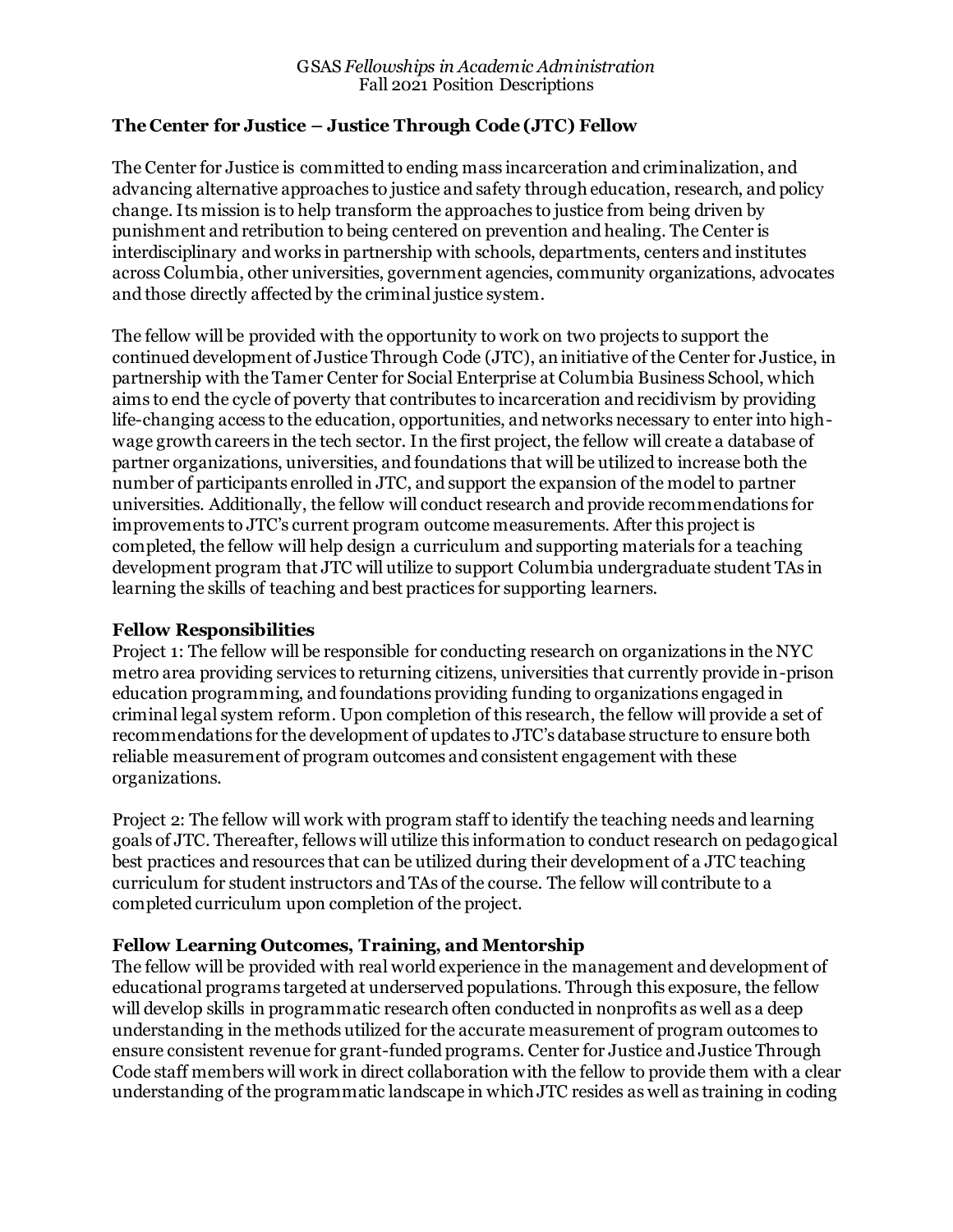#### GSAS *Fellowships in Academic Administration* Fall 2021 Position Descriptions

and curriculum development. Additionally, the fellow will be provided with mentorship and guidance through regular check-ins on the progress of their work.

### **Desired Qualifications**

- Effective communicator with a strong analytical and research background.
- Proficient in drafting and editing written work that covers complex topics in a clear and concise manner
- Comfortable working in a fast-paced environment that necessitates comfort with asking questions and taking ownership over their work
- Have a commitment and passion for utilizing their expertise and knowledge to drive social impact
- Coding and/or teaching experience a plus, but not required

# **Expected Weekly Time Commitment**

10 hours

### **Fellowship Mentors**

Claudia Rincón, Associate Director of Operations and Evaluation; and Aedan Macdonald, Program Manager, Justice Through Code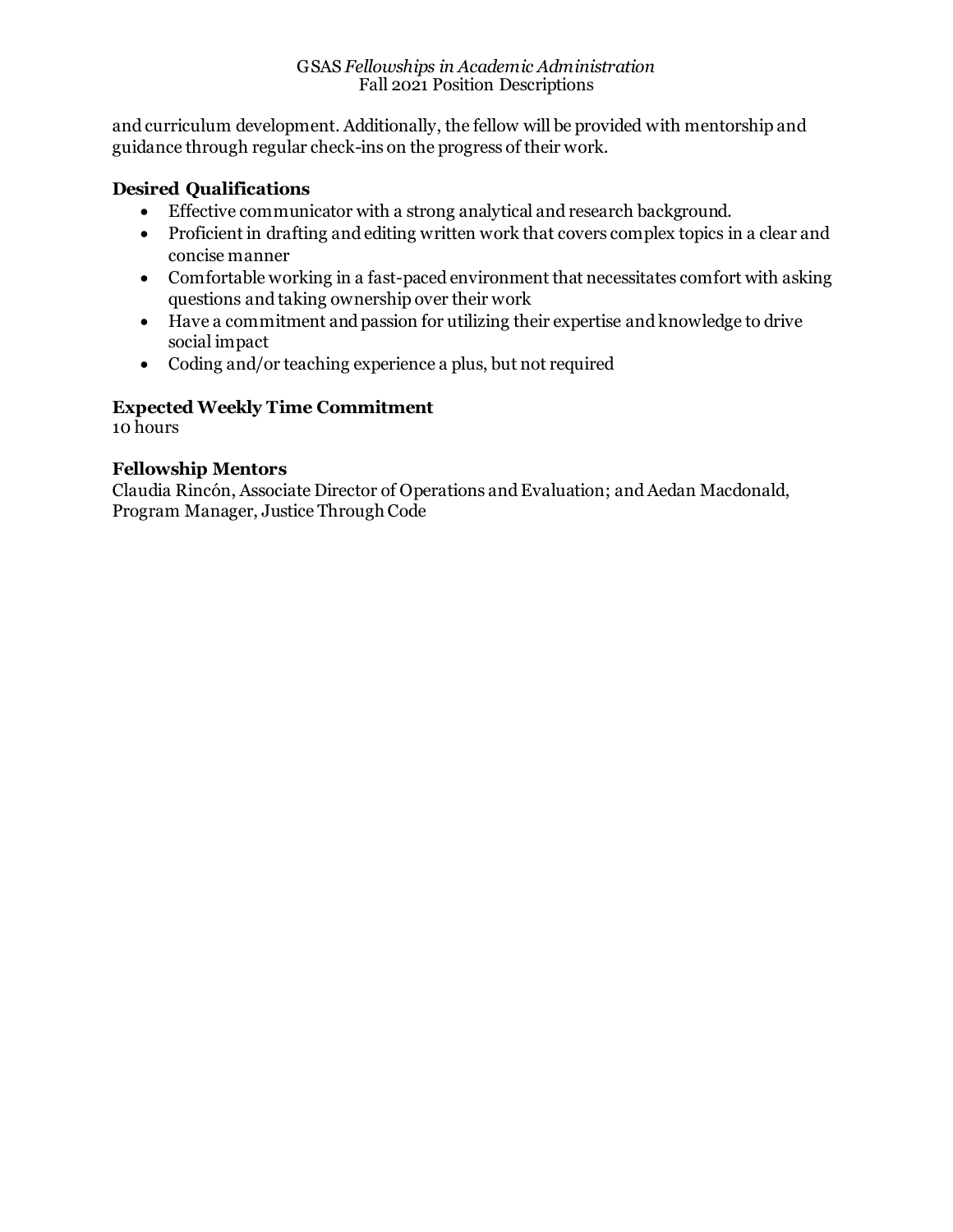#### **Center for Teaching and Learning – Teaching Development Program (TDP) Consultant**

The Center for Teaching and Learning (CTL) partners with faculty, students, and colleagues across the University to support excellence and innovation in teaching and learning. The CTL is committed to advancing the culture of teaching and learning for professional development, curricular enhancement, and academic support through its programs, services, and resources.

The CTL supports the professional development of Columbia graduate students across the University with current or future teaching responsibilities. The CTL also offers an array of support to graduate students to help them reflect on, improve, and measure their teaching at Columbia. Graduate students participating in the CTL's programs and services develop a sense of pedagogical agency, interdisciplinary exchange, and peer-driven inquiry that helps prepare them for the future in a variety of academic and professional settings. They also develop instructional practices that are learner-centered and inclusive.

The CTL's Graduate Student Programs and Services team seeks two graduate students to assist with program development and assessment in the Teaching Development Program. TDP Consultants will work closely with Dr. Caitlin DeClercq, an Assistant Director at the CTL. Both TDP Consultants will: Engage with ongoing, weekly activities to track, assess, and communicate TDP participant engagement, such as: (a) documenting participant registration and activity and (2) providing feedback to TDP participants through defined rubrics.

TDP Consultant 1 will develop and manage an additional, semester-long project centered on participant experiences in the TDP. For example: conceptualizing new approaches to introductory materials and supports; strategizing communication around the TDP; and/or initiating new cohort activities or resources for TDP participants.

TDP Consultant 2 will propose and conduct an assessment-related project within the TDP. For example, assessment projects may explore participant experiences in the TDP and related programming or document outcomes of engagement with the TDP.

In addition to the above, both fellows will present their work to CTL staff at the end of their FAA tenure.

### **Fellow Responsibilities**

FAA responsibilities, including decisions about the emphasis, order, and flow of work, will be mapped in dialog with the fellow, taking into account stated interests and signaled aptitudes.\* Generally, TDP Consultants should expect to:

- Document participant activity in the TDP in relevant spreadsheets
- Assess documentation posted by TDP participants in Courseworks and communicate feedback using program-specific rubrics and spreadsheets
- Strategize ways to engage targeted audiences
- Assess outcomes around program objectives
- Participate in the planning and delivery of TDP offerings
- Engage in weekly meetings with the CTL mentor and each other and, when appropriate, additional CTL staff

\*Please indicate area(s) of particular interest in your cover letter.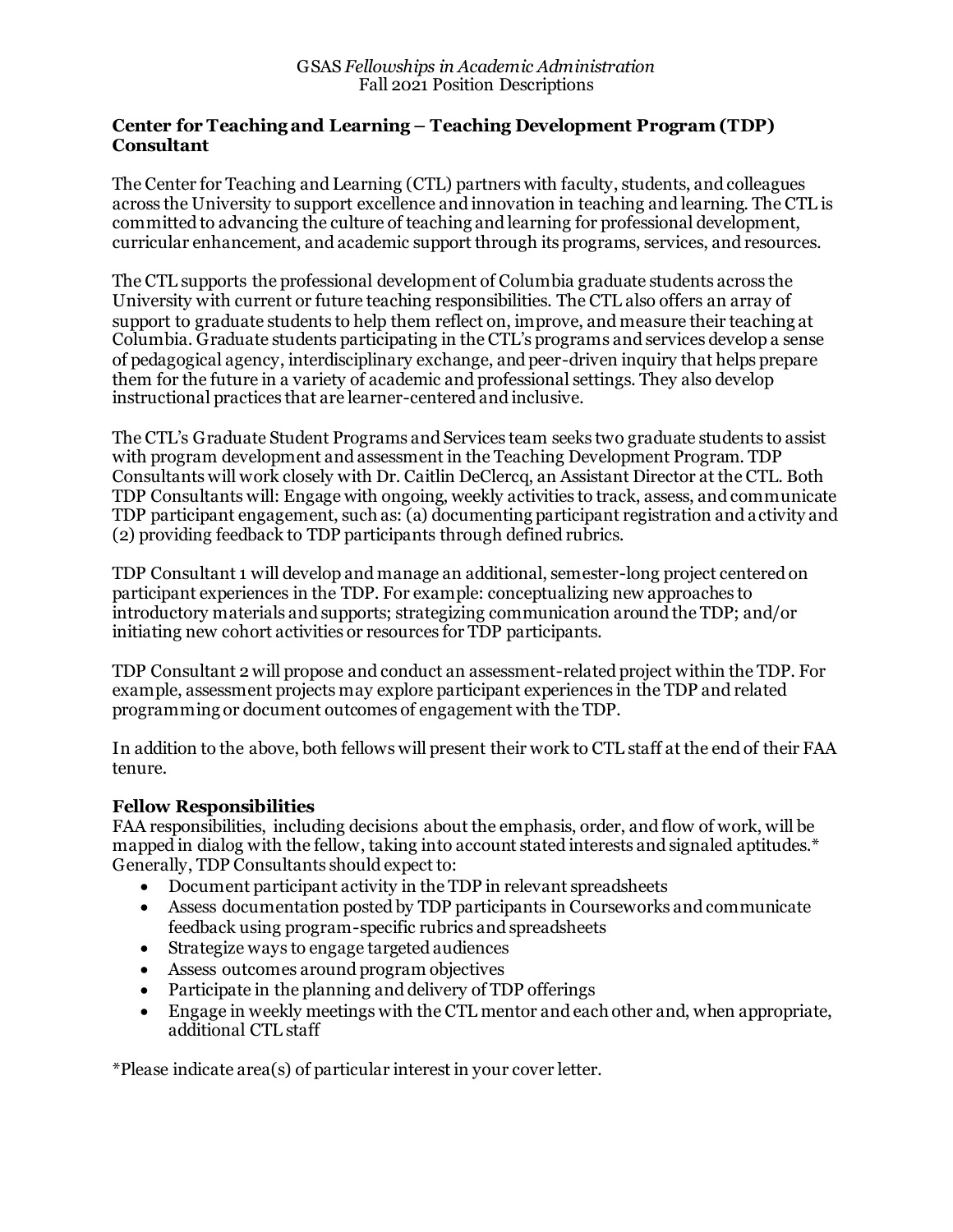# **Fellow Learning Outcomes, Training, and Mentorship**

Through this opportunity, TDP Consultants will:

- Gain experience with methods of program assessment, design, and communications
- Develop strategic thinking for engaging various academic disciplines in teaching development
- Develop relationships with professional educational developers and administrators at Columbia
- Situate the above in the context of the fellow's own personal and professional goals
- Engage in weekly development meetings to check in about administrative and project work, discuss fellows' own development, and exchange feedback
- Professionalize their presentation skills by speaking about their work, insights, and professional development objectives with CTL staff at least twice during the semester

### **Desired Qualifications**

The FAAs at the CTL will be expected to bring to this project the following:

- Familiarity with CTL programs and services for graduate students
- Demonstrated interest in graduate student teaching development
- Interest in working collaboratively with fellow graduate students and CTL staff
- Strong digital organization skills (or openness to learning)
- Ability to successfully manage short- and long-term deadlines simultaneously
- Familiarity with program goals and activities in the Teaching Development Program [\(bit.ly/ctl-tdp\)](http://bit.ly/ctl-tdp) is strongly encouraged, as is registration in the program itself (Registration for the TDP is available at any time to current Columbia doctoral students.)

## **Expected Weekly Time Commitment**

8-10 hours

### **Fellowship Mentor**

Caitlin DeClercq, Assistant Director, Graduate Student Programs and Services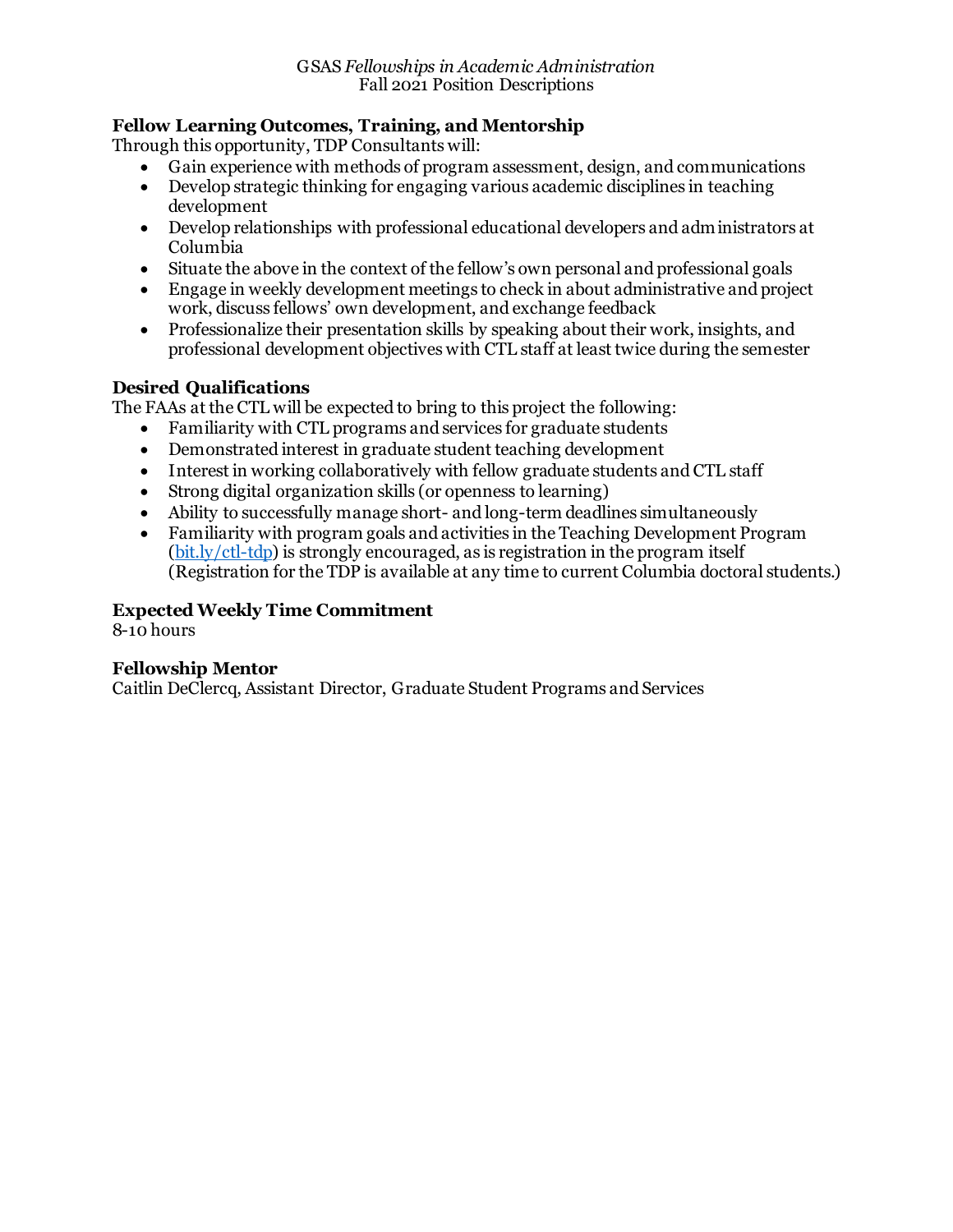### **Center for Veteran Transition and Integration – CVTI Program Fellow**

The Center for Veteran Transition and Integration (CVTI) was designed to support military service members during the transition from active service through higher education and into meaningful careers, enabling this generation of veterans to reach their full academic and career potential. Unlike many Centers based on college and university campuses, CVTI faces outward, toward the hundreds of thousands of veterans nationwide who are in transition to higher education and meaningful post-military careers. The Center's ability to establish partnerships and build collaborations with institutions across the country allows us to amplify the impact of our work, and to be of outsized assistance in resource-constrained environments.

There is a range of work available depending on the interests and expertise of Center for Veteran Transition and Integration Fellow. Primary opportunities lie in supporting the career and professional development of student veterans at Columbia University while helping develop pedagogical tools and resources to help improve the educational journeys of military veterans across the nation. The fellow may also work with student veteran ambassadors and student affinity group leaders from across campus to help students navigate the transition from the military to academic life. In addition, the fellow will have the opportunity to help develop and deliver educational and professional development programming to college administrators and nonprofit organizations nationwide that are working to improve services to student veterans and to manage and promote an academic lecture series.

#### **Fellow Responsibilities**

- Help develop pedagogical tools and resources to help improve the educational journeys of military veterans
- Help deliver educational and professional development programming to college administrators and nonprofit organizations nationwide that are working to improve services to student veterans
- Depending on skillset, conduct general research into the demographics of student veteran populations
- Help manage and promote an academic lecture series

#### **Fellow Learning Outcomes, Training, and Mentorship**

The fellow will gain a broad understanding of the challenges and opportunities facing military veterans as they transition into civilian education and post-military careers, and will have the opportunity to integrate this experience into broader understanding of the state of civilianmilitary relations in the United States. In addition, they will see firsthand the operation of a nonprofit academic center and be exposed to partnership management and assessment of ongoing programs. The fellow will work closely with the CVTI Director.

### **Desired Qualifications**

- Interest in the broad field of civilian-military relations
- Some familiarity with data management, online learning, survey research, and statistical analysis

#### **Expected Weekly Time Commitment** 6 hours

**Fellowship Mentor** Jason Dempsey, Executive Director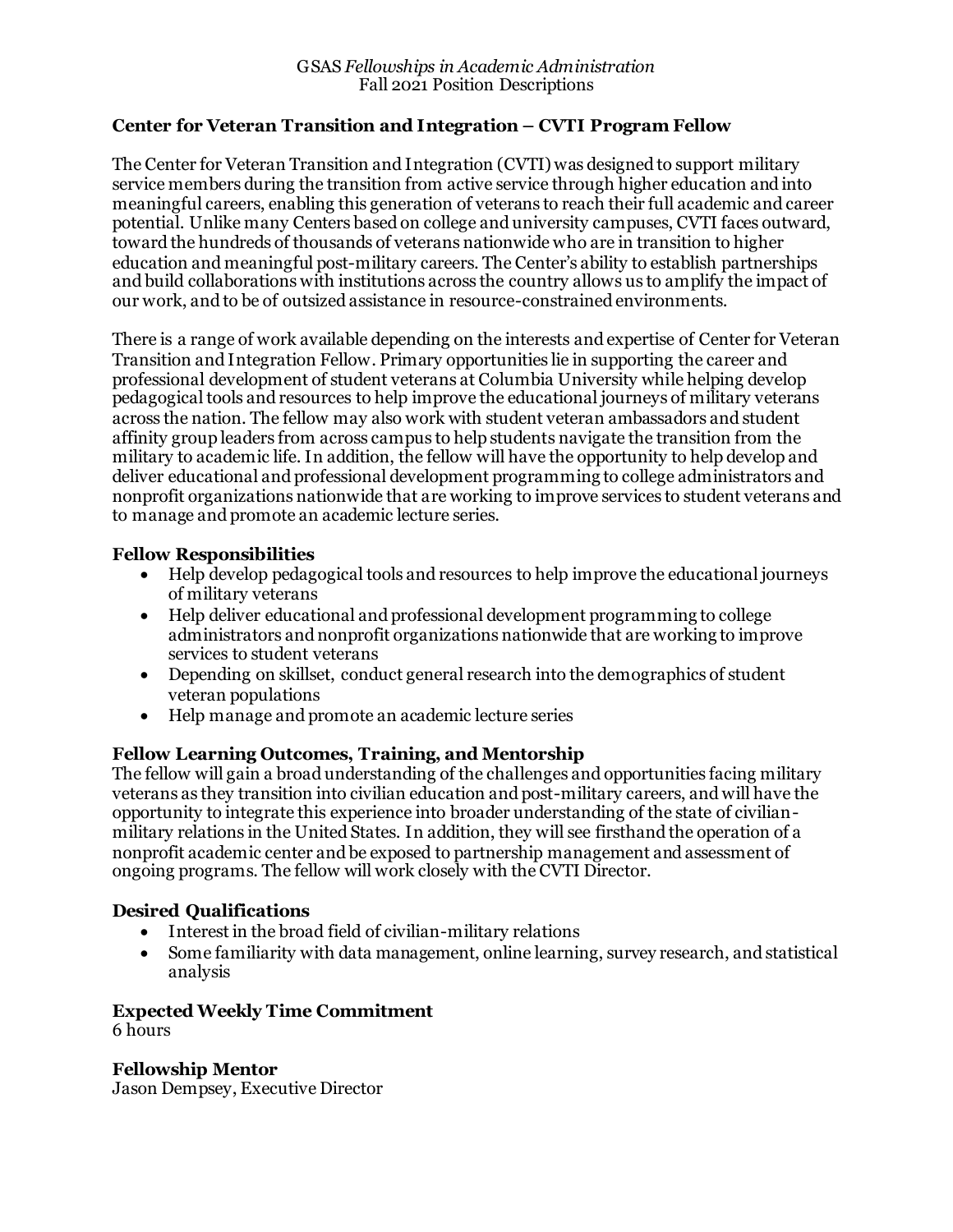### **Columbia Community Service – CCS 75th Annual Appeal Fellow**

Columbia University recognizes the importance of its location in New York City and seeks to link its research and teaching to the vast resources of a great metropolis. Columbia Community Service (CCS), a program of Government and Community Affairs, supports the University's efforts to be a good neighbor by providing a means for faculty, staff, and retirees to contribute to their employee-giving campaign. With funds raised through each annual campaign, CCS gives grants to over 50 local nonprofits that help to address the needs of underserved individuals in our local community. Grantees focus on everything from education, food and emergency services, eldercare, the arts and the environment. CCS also facilitates in-kind contributions, volunteer opportunities, and workshops - connecting the University's resources to local nonprofits.

Every year, the staff of CCS work to inspire the employees of Columbia University, Barnard College and Teachers College to contribute monetary gifts and/or time (as ambassadors) to the annual campaign. The  $CCS75<sup>th</sup>$  Annual Appeal Fellow will assist the Director with addressing inquiries both internally and externally; preparing special donor acknowledgement letters; running donor reports; and, updating the CiviCRM grantee base.

### **Fellow Responsibilities**

- Assist CCS Director with updating grantee records on CCS database
- Assist with the grant-giving process by reading grant applications and providing feedback
- Assist with updating the CCS grant application for distribution to over 50 community organizations
- Respond to letters of inquiries from local community organizations
- Respond to inquiries from other departments at Columbia University, Barnard College, and Teachers College

### **Fellow Learning Outcomes, Training, and Mentorship**

The fellow will gain a good understanding of how to work with over 50 community organizations by addressing a variety of issues and concerns that may arise during the year and a strong understanding of the CCS grant-giving process. They will be trained in technical skills associated with data entry and database management on CiviCRM software.

### **Desired Qualifications**

- Some experience working in fundraising management or in the non-profit sector
- Excellent written and verbal communication skills
- Takes initiative
- Attention to detail
- Good interpersonal skills

#### **Expected Weekly Time Commitment**

5-10 hours

**Fellowship Mentor** Joan Griffith-Lee, Director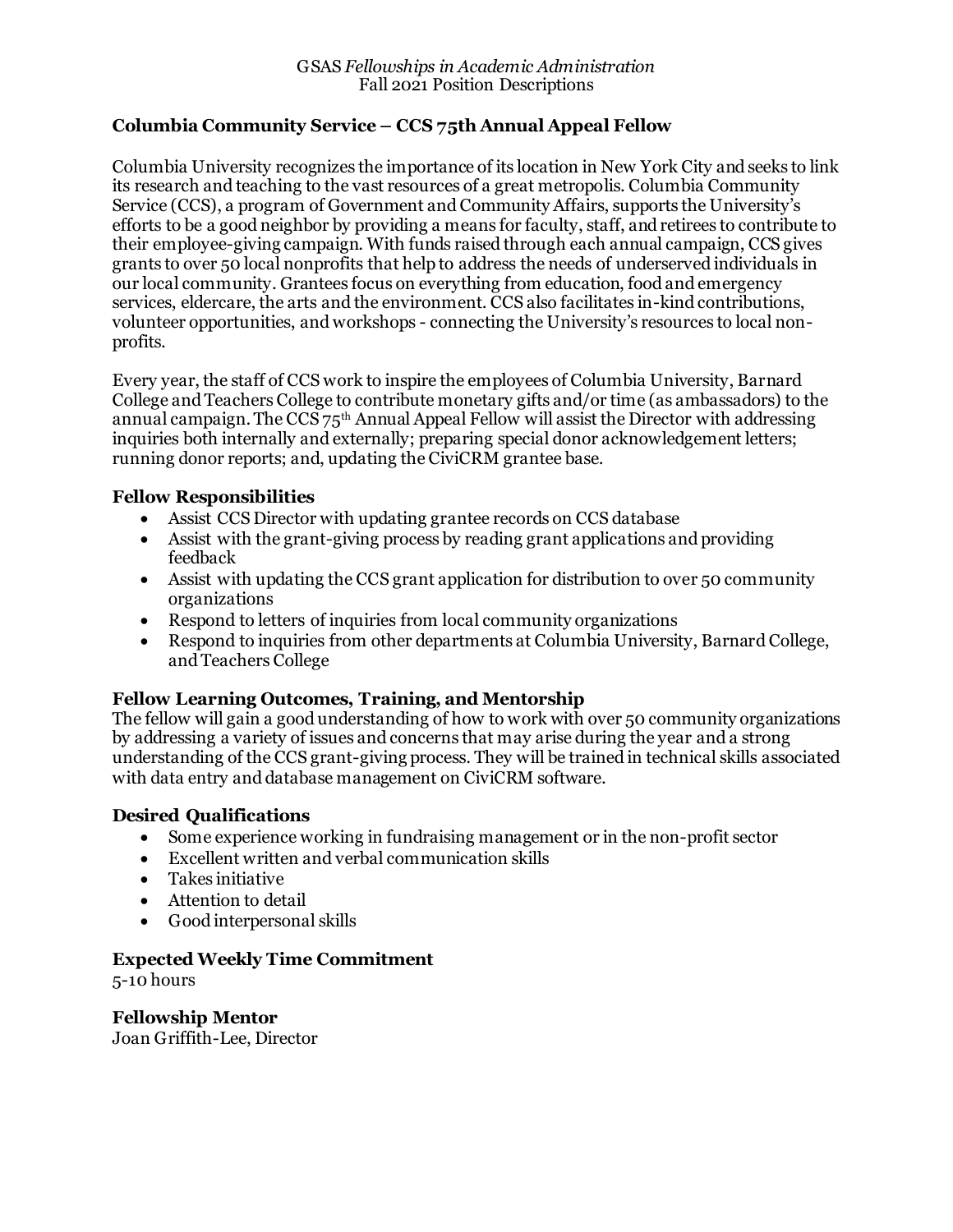### **Columbia University Press – Russian Library Fellow**

Columbia University Press advances knowledge about our world through essential writing and research focusing on the global, the urban, and the contemporary. For more than 125 years, our widely reviewed and award-winning books have brought new ideas and foundational understanding to students, academics across different disciplines, policy makers, and general readers around the world. Through our publishing program, we embody our parent institution's educational and research mission as well as its international reputation.

Columbia University Press plays a major role in bringing international literature to Anglophone audiences. In particular, its Russian Library series of literature translated from Russian is an emerging strength. The Fellow will manage the Russian Library's social media presence, in consultation with its editor and publicist. The project includes planning and implementing a social media campaign to celebrate the publication of the 25th book in the series, highlighting new and backlist titles. The Fellow may also have some editorial duties related to the Russian Library series, depending on availability and the interests of the Fellow.

### **Fellow Responsibilities**

- Writing and scheduling Tweets, Facebook posts, etc.
- Reading Russian Library works to find interesting quotes, facts, or contemporary resonances for social media
- Monitoring publications and social media for references to Russian Library titles
- Brainstorming new kinds of social media engagement
- Selecting excerpts for the blog
- Corresponding with translators about blog posts
- Pitching excerpts to outside publications for consideration
- Assisting with planning and promoting an event to mark the occasion of the 25th book

### **Fellow Learning Outcomes, Training, and Mentorship**

The fellow will work with both the Marketing and Acquisitions departments at the Press, gaining both communications and editorial experience. The fellow will be able to attend various meetings and will be exposed to many aspects of the publication process of a university press. This will be good preparation for a student interested in pursuing a career in publishing after graduation or interested in understanding more about how scholarly books are selected, edited, produced, and marketed.

### **Desired Qualifications**

- Interest in and familiarity with social media
- Interest in literary fiction/translation
- Strong writing skills
- Ability to work independently
- Creativity
- Interest in publishing
- Knowledge of Russian helpful but certainly not required

### **Expected Weekly Time Commitment**

7-8hours

**Fellowship Mentors** Christine Dunbar, Editor; and Caitlin Hurst, Publicist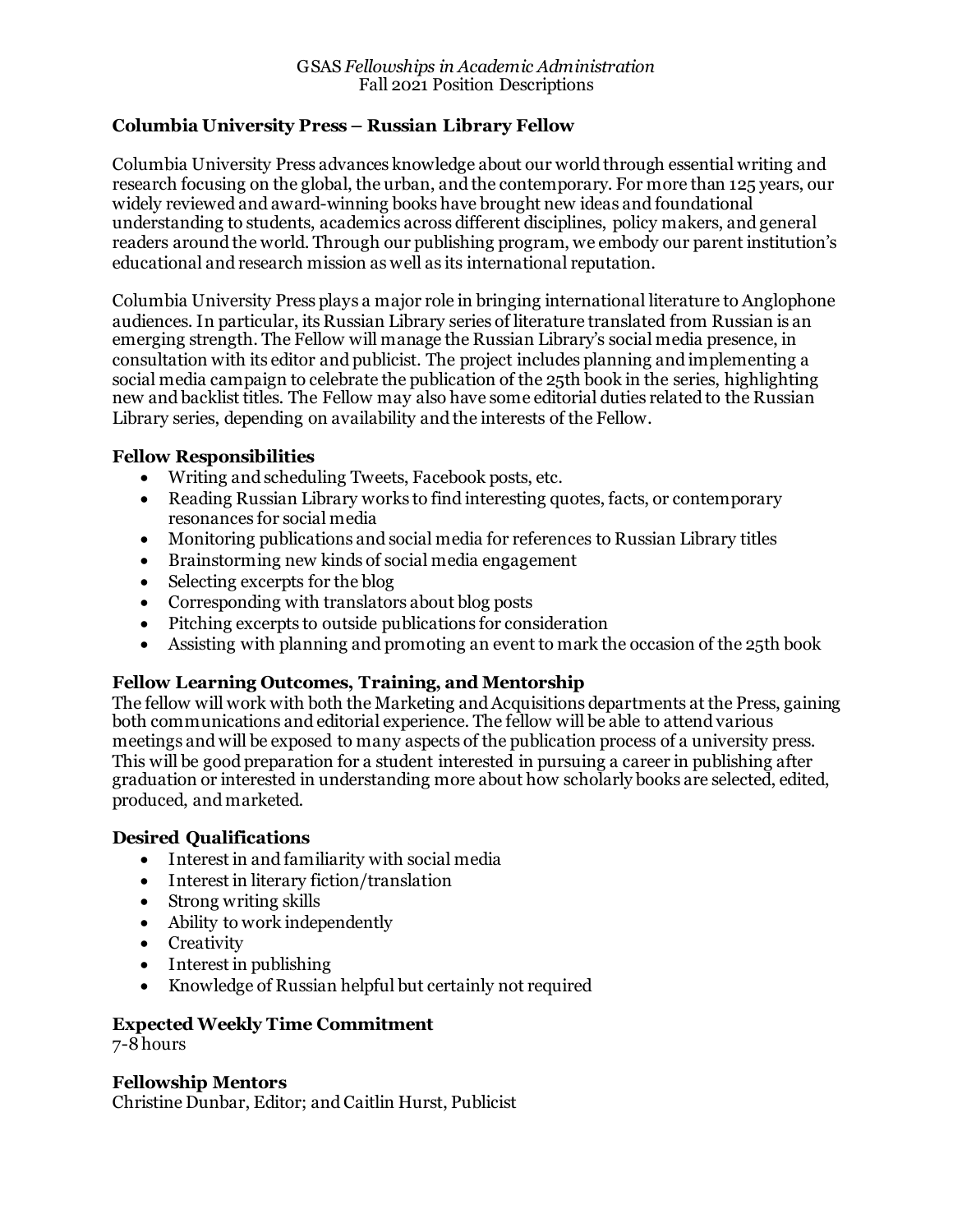### **GSAS Compass – Graduate Career Development Fellow**

As the career development office for the Graduate School of Arts and Sciences, GSAS Compass helps doctoral and master's students in the Arts and Sciences to identify, work toward, and achieve their post-graduation career goals. We are committed to creating an inclusive culture that fosters exploration, nurtures diverse interests, and assists in preparing GSAS students for a range of careers that are well suited to their individual skills, interests, values, and personalities. Above all, we empower students to harness their academic training in any career path they pursue.

Having opened our virtual doors in May 2020, we offer a variety of career development programming and services tailored to master's and doctoral students, including workshops, employer events, networking opportunities, and one-on-one advising. In addition, we maintain GSAS Connect—a new job and internship database and comprehensive career development portal.

GSAS Compass seeks three Graduate Career Development Fellows to liaise with PhD students in particular departments to help Compass determine their career development needs, identify employers and alumni who might be of interest to current students, and communicate and promote GSAS Compass programming. Each fellow will represent and work with a cluster of departments within a different academic division of the Faculty of Arts & Sciences: [Natural](https://fas.columbia.edu/home/division-natural-sciences)  [Sciences,](https://fas.columbia.edu/home/division-natural-sciences) [Humanities,](https://fas.columbia.edu/home/division-humanities) an[d Social Sciences.](https://fas.columbia.edu/home/divisions/division-social-science) The divisional structure helps identify the research and intellectual priorities of related disciplines, and help Compass structure a more tailored approach to career development support. Fellows will make recommendations to GSAS Compass staff based on their liaison work and through researching graduate career development offerings at other institutions. Each fellow will propose, design, and deliver programming to students in their division.

### **Fellow Responsibilities**

Each fellow will:

- Liaise with each department in their division via regular meetings or email check-ins with student rep(s) from each department—these may be the ASGC rep or someone else.
- Write and disseminate communications to students in their division promoting tailored GSAS Compass activities. Fellows are expected to think strategically about the best ways to reach students in each department, including through department/division-specific student groups.
- Propose, design, and lead one event/program/workshop per semester for their division. Examples include an alumni panel, employer panel, or a workshop on a specific career development topic.
- Collate a list of potential employers appropriate for the disciplines in their division, based on their liaison work and some additional research and brainstorming.
- Perform some GSAS Connect database management related to event management and employer relations.

In addition to the above responsibilities, each fellow will have the opportunity to take on an additional project, depending on their skills, interests, and professional development goals. This is optional. Examples include: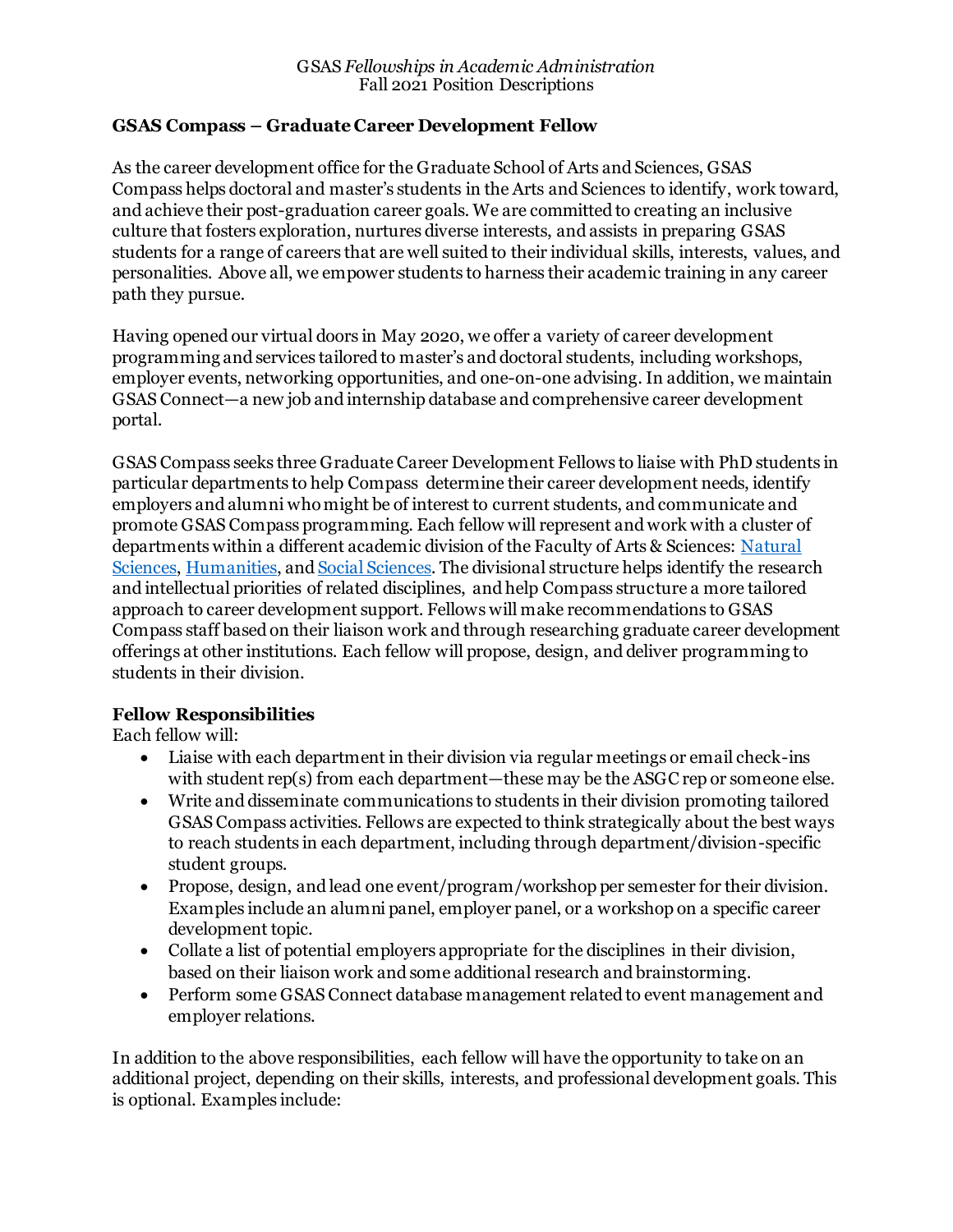- Creation of job search resources for GSAS Connect Resource Library
- Data and evaluation—either internal (helping to evaluate programs we've run) or external (helping to do comparative research into graduate career development at other institutions)
- Various communications projects, including producing online content (social media, website, blog posts), designing print collateral (postcards, brochures, etc.), or formatting PowerPoint presentations
- Peer advising for résumé and cover letter reviews

# **Fellow Learning Outcomes, Training, and Mentorship**

The fellows will be mentored by Rachel Bernard, Director of Graduate Career Development, and Associate Director Francesca Fanelli. The three fellows will meet as a group with the mentors weekly for one hour, in addition to shorter one-on-one meetings. They will be trained in basic career development theories and have the option to attend external professional development sessions offered by national groups including the Graduate Career Consortium and the Career Services Technology Meetup. Fellows will attend GSAS Compass workshops in preparation to propose, plan, and deliver their own. If any of the fellows is interested in peer advising, they will first shadow one-on-one resume and cover letter review appointments conducted by GSAS Compass staff. The mentors will provide regular guidance and feedback on the fellows' work.

### **Desired Qualifications**

- Interest in graduate career development.
- Excellent written and verbal communication skills.
- Curiosity, creativity, and creative problem solving skills.
- Experience creating and delivering content.
- Each fellow must be a student in a department within the division they represent.
- Preference will be given to applicants who are able to commit to this position the full 2021-22 academic year.

### **Expected Weekly Time Commitment**

8-10 hours

### **Fellowship Mentors**

Rachel Bernard, Director; and Francesca Fanelli, Associate Director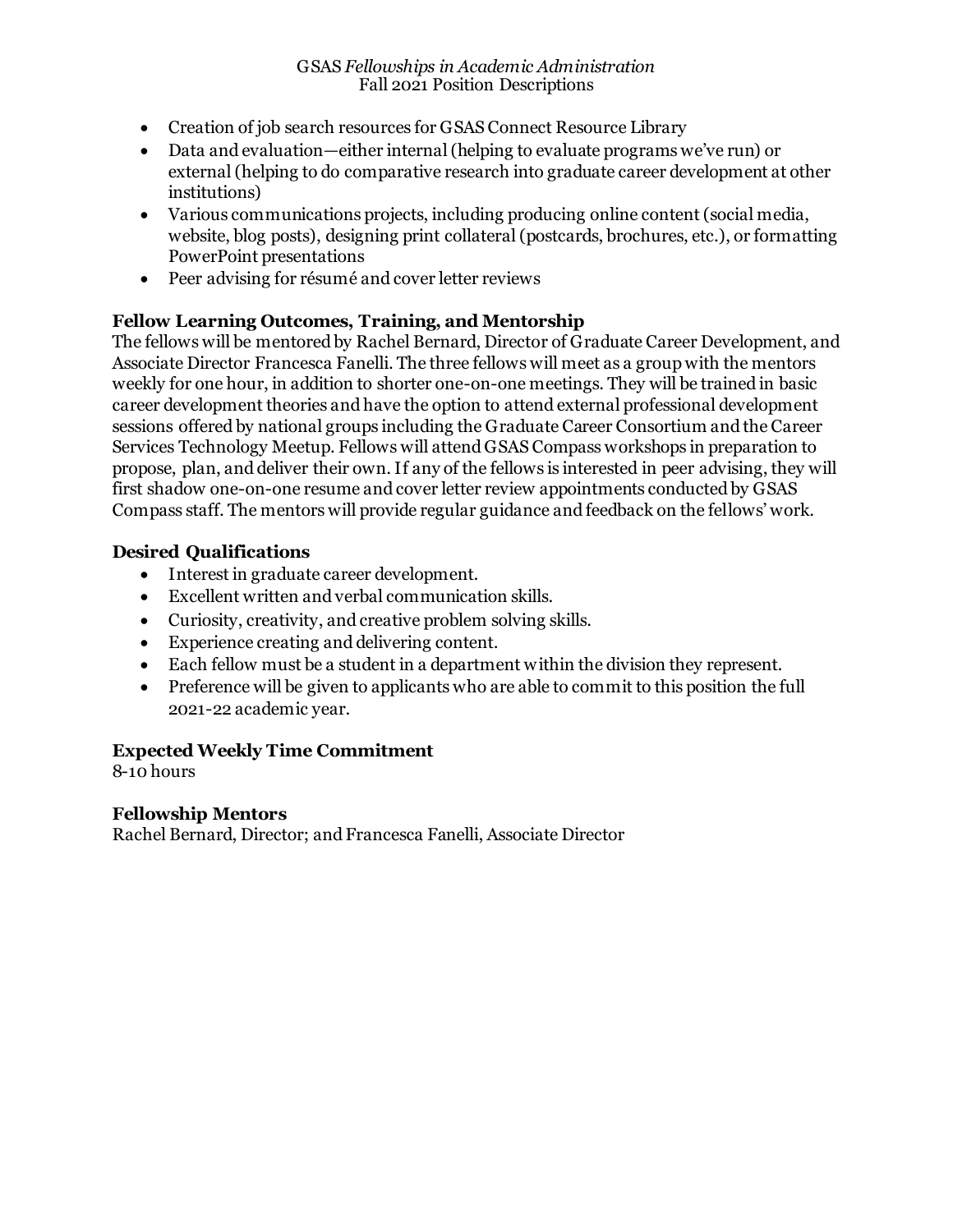#### **Institute for Comparative Literature and Society (ICLS) – Synapsis Journal and ICLS Social Media Coordinator and Copy Editor**

The Institute for Comparative Literature and Society (ICLS) is an interdisciplinary academic institute consisting of over 100 affiliated faculty members, 200 graduate students, and 70 undergraduates. One of the Institute's primary goals is to provide support for cross-disciplinary and cross-regional comparative work, acknowledging the force of recent changes in the humanities, the social sciences, law, architecture, and the performing arts. ICLS is both a fullfledged curricular and degree-granting unit and a research hub. The Institute offers undergraduate majors in Comparative Literature and Society and Medical Humanities and graduate certificates in Comparative Literature and Society and Psychoanalytical Studies at the PhD-level. Current research initiatives include the *Synapsis* Medical Humanities Journal, a new Medical Humanities major and our Annual B.R. Ambedkar Lectures.

In Fall 2021, ICLS is seeking a social media coordinator and copy editor for our online medical humanities journal *Synapsis* and our B. R. Ambedkar lecture series and Medical Humanities programming. B. R. Ambedkar is arguably one of Columbia University's most illustrious alumni, and a democratic thinker and constitutional lawyer who had enormous impact in shaping India, the world's largest democracy. The Ambedkar Initiative links Columbia University with the anticaste legacy of B. R. Ambedkar and recognizes his continued relevance to discussions about social justice, affirmative action, and democratic thinking in a global frame.

#### **Fellow Responsibilities**

- Liaise with the Advisory Board of the *Synapsis* journal and with the ICLS Assistant Director in weekly meetings.
- Compose social media promotion for *Synapsis* journal, ICLS programming; manage promotional schedule; oversee the design of promotional images & composing weekly announcements.
- Under the guidance of the *Synapsis* Advisory Board, FAA will learn how to proofread & standardize articles written by regular writers of the *Synapsis*, communicating with the authors, creating posts (average 0-2 articles submitted weekly), & take an active role in curation.
- Assist with promotion by familiarizing with guests' work, recognize specific groups for publicity outreach.
- Strategize ways to engage target audiences. Improve on standard practices increasing engagement and awareness of programs.
- Work closely with the Assistant Director to assess impact & reach of our programming through tracking attendance and online engagement.
- Attend some events to compose brief synopses for social media & final annual reports.

### **Fellow Learning Outcomes, Training, and Mentorship**

This position will provide a unique opportunity to work with scholars in medical humanities and global anti-racism. In addition to working with the *Synapsis* Advisory Board and Dr. Hegele on editorial needs, our FAA will work closely with our Assistant Director Sarah Monks to learn how ICLS conducts self-assessments of our programming and designs and disseminates our communications. Our FAA will be trained and empowered to improve on our current practices. This is very much a collaborative environment. Our FAA will develop relationships with faculty and staff at ICLS and learn how emerging interdisciplinary fields make space for themselves in the changing University and public digital culture.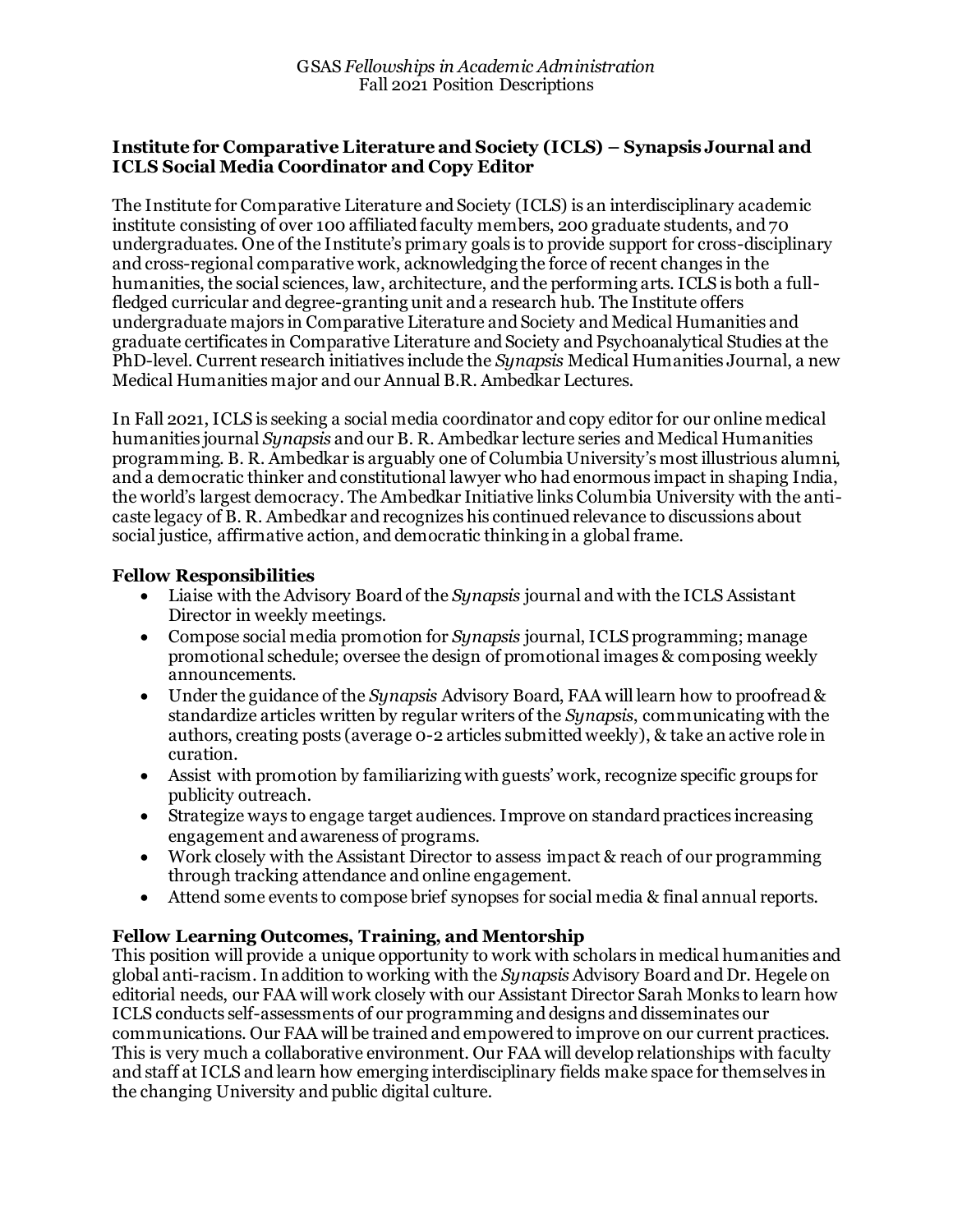### **Desired Qualifications**

- Familiarity with the Institute for Comparative Literature and Society [\(https://bit.ly/3ijjAXj\)](https://bit.ly/3ijjAXj), *Synapsis* Journal [\(https://medicalhealthhumanities.com](https://medicalhealthhumanities.com/)), and our Ambedkar [\(https://bit.ly/3xkAoBN](https://bit.ly/3xkAoBN)) and Medical Humanities [\(https://bit.ly/3xjvkxm](https://bit.ly/3xjvkxm)) series
- Enthusiasm for the work we do at ICLS and an interest in learning social media content creation and promotion strategies
- Strong digital organizational skills and good time management
- Impeccable writing and an eye for detail
- Flexibility and reliability

### **Expected Weekly Time Commitment**

 $8-10$  hours

### **Fellowship Mentors**

Arden Hegele, Lecturer in English and Comparative Literature and Medical Humanities Fellow; and Sarah Monks, Assistant Director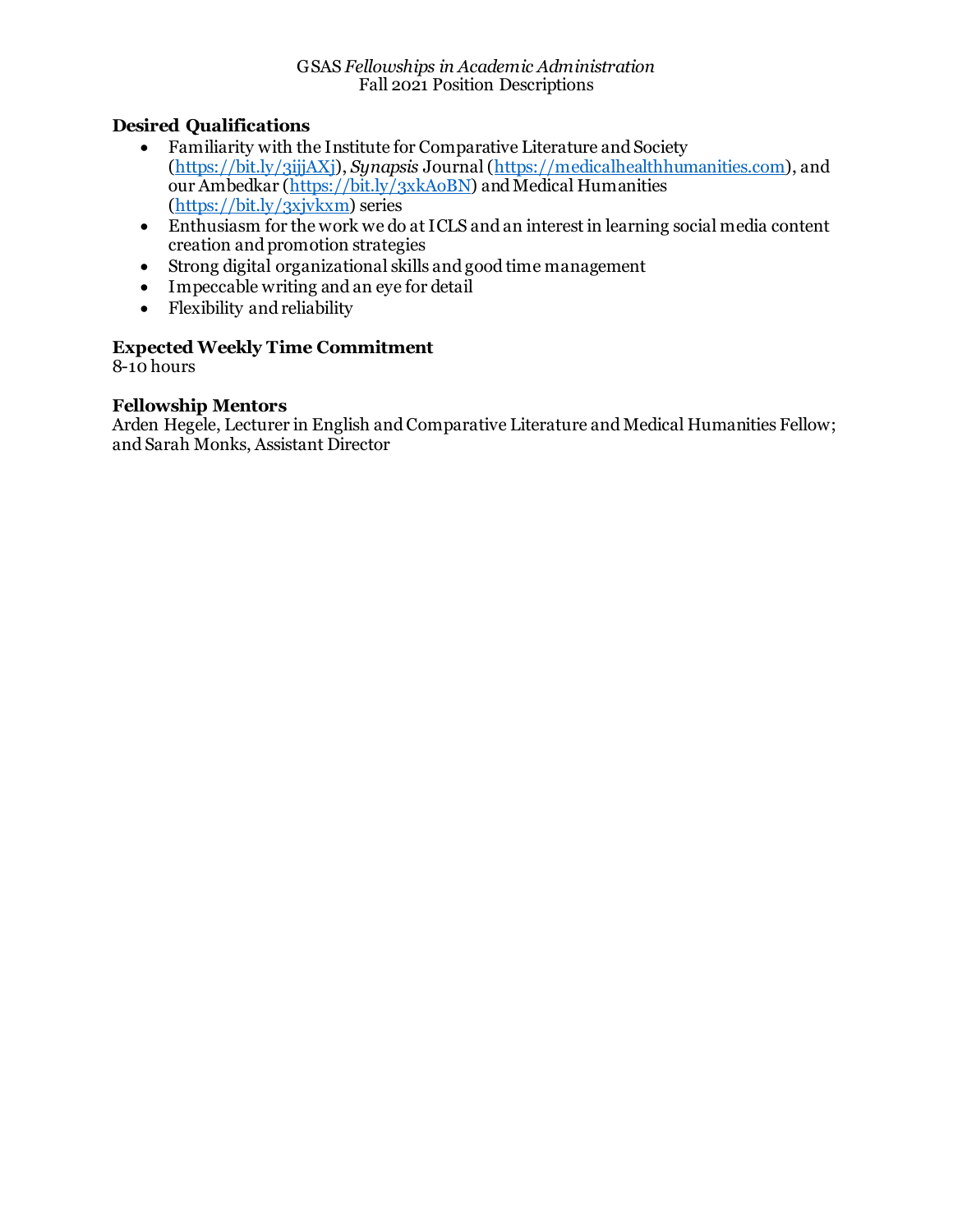#### **Office of Academic Diversity and Inclusion, Graduate School of Arts and Sciences – OADI Fellows**

Many of the Office of Academic Diversity and Inclusion's (OADI) programs and resources are targeted to the unique needs of students from groups that historically have been underrepresented in higher education settings within the United States. We also offer programs and resources that are relevant for all students as we consider issues related to diversity and inclusion together. OADI's mission is three-pronged:

- Reduce institutional barriers to high-quality graduate education and training for students from underrepresented and otherwise marginalized backgrounds;
- Enhance the graduate-student experience to promote intellectual growth and excellence;
- Prepare graduate students from all backgrounds in the principles of diversity, inclusion, and educational equity.

The OADI fellows will serve as co-coordinators for the OADI Research Collective. The Research Collective is a cohort-based, year-long program comprising GSAS graduate students across multiple disciplines. Designed to be an incubator for interdisciplinary thought and an exercise in public scholarship, the Collective engages critical conversations about the impact that research and scholarship on, about, and implicating marginalized groups can have on the members of those communities as well as the broader academic enterprise. The two fellows will work together, with guidance and support from the Student Affairs Officer and the Associate Dean, to update and implement the application process for participants, draft a schedule of activities and planned content for the year, and lead participants in planning a culminating activity or event to showcase the Collective's work for the year.

### **Fellow Responsibilities**

- Select participants and coordinate activities for the OADI Research Collective
- Plan and execute the Research Collective culminating activity or event

# **Fellow Learning Outcomes, Training, and Mentorship**

- Horizontal leadership and consensus-building
- Facilitating discussions within an intellectually democratic space
- Learning and applying principles in public scholarship
- Planning, designing, promoting, executing, and assessing public events
- Exposure to and enhanced knowledge about basic administrative functions of graduate education offices

### **Desired Qualifications**

- Highly organized and attentive to detail
- Situationally flexible
- Adept in written and verbal communications
- Self-directed
- Willing to collaborate and work in groups

# **Expected Weekly Time Commitment**

7-10 hours

### **Fellowship Mentors**

Afiya Wilson, Student Affairs Officer; and Celina Chatman Nelson, Associate Dean for Academic Diversity and Inclusion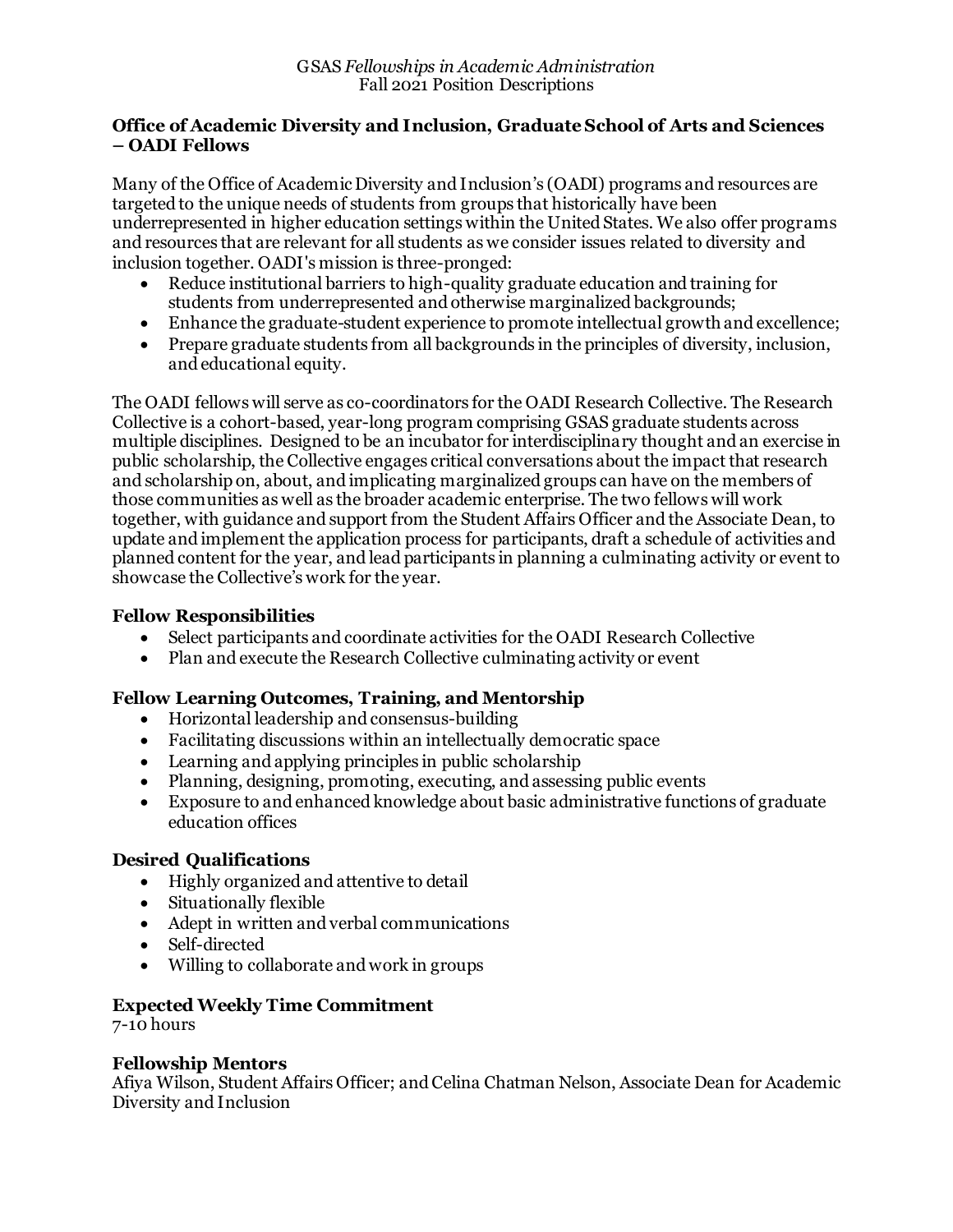#### **Society of Fellows and Heyman Center for the Humanities – New Books in the Arts and Sciences Series (NBS) Assistant**

Founded in 1975 to support postdoctoral research in the humanities, the Society of Fellows in the Humanities is today the Society of Fellows and Heyman Center for the Humanities dedicated not only to fostering innovative scholarship, but also to applying the critical, reflective, and interpretive practices of the humanities to address real-world challenges. Through workshops, conferences, lectures, seminars, performances, and public humanities collaborations, the SOF/Heyman offers opportunities for faculty, postdoctoral scholars, students, artists, practitioners, and community members to participate in cross-disciplinary inquiry intent on illuminating the past, engaging the present, and imagining new ways to produce knowledge that promotes the public good. The New Books in the Arts and Sciences is a series of events celebrating recent work by Columbia faculty. Each event generally features the author and four faculty respondents, three from Columbia and one external.

The GSAS fellow will assist with all aspects of the NBS including scheduling speakers, acquisition of reader copies, recording and running the event (in person or on zoom), and the recording, production, and editing of the New Books in the Arts & Sciences podcast, produced by SOF/Heyman. The fellow will work with a broad cross-section of Columbia and non-Columbia faculty, Columbia administrators, publishers, and booksellers. For the podcast, the fellow will work with the Communications & Web Manager to gather audio from live events and edit them into a podcast and/or recording additional audio (including interviews) for each episode. The fellow would ideally have an interest in podcast production, though previous experience is not necessary. Must be comfortable with recording their own voice, as the fellow would be "host" of the podcast. Equipment and editing tools will be provided. For the nonpodcasting aspects of the position, the fellow will work closely with the person SOF/Heyman responsible for running the series.

Because much of the scheduling work for the fall semester series is nearing completion, during the early part of the fall semester the fellow will concentrate on learning how to produce the podcast and begin producing the podcast for selected concluded events. That will likely take an average of about 5 hours/week with some concentrated time learning the software and with individual episodes.

Near the middle of the semester, the fellow would begin to assist with the scheduling of the spring series. While the SOF/Heyman staff will do much of the correspondence, the fellow will be copied so that they can learn the process of putting together a series like this. Once an event is scheduled, we will likely hand off the coordination of book copies to the fellow. Throughout the fall, the fellow will shadow the staff at the events and assist as needed into the spring. Beginning in the middle of the fall semester, the organizing/scheduling work will likely be 2- 3/week through the beginning of the spring semester. Later in the spring semester, the fellow will be able to focus completely on production of the podcast.

### **Fellow Responsibilities**

*Under supervision of SOF/Heyman staff members, assist with the management of the NBS including:*

- Correspond with book publishers and faculty to ensure that all panelists receive reader copies of books under discussion
- Act as backup or host for any Zoom events
- Be present during in-person events to assist with recording events, refreshments, checkin, collection of AV forms, etc.